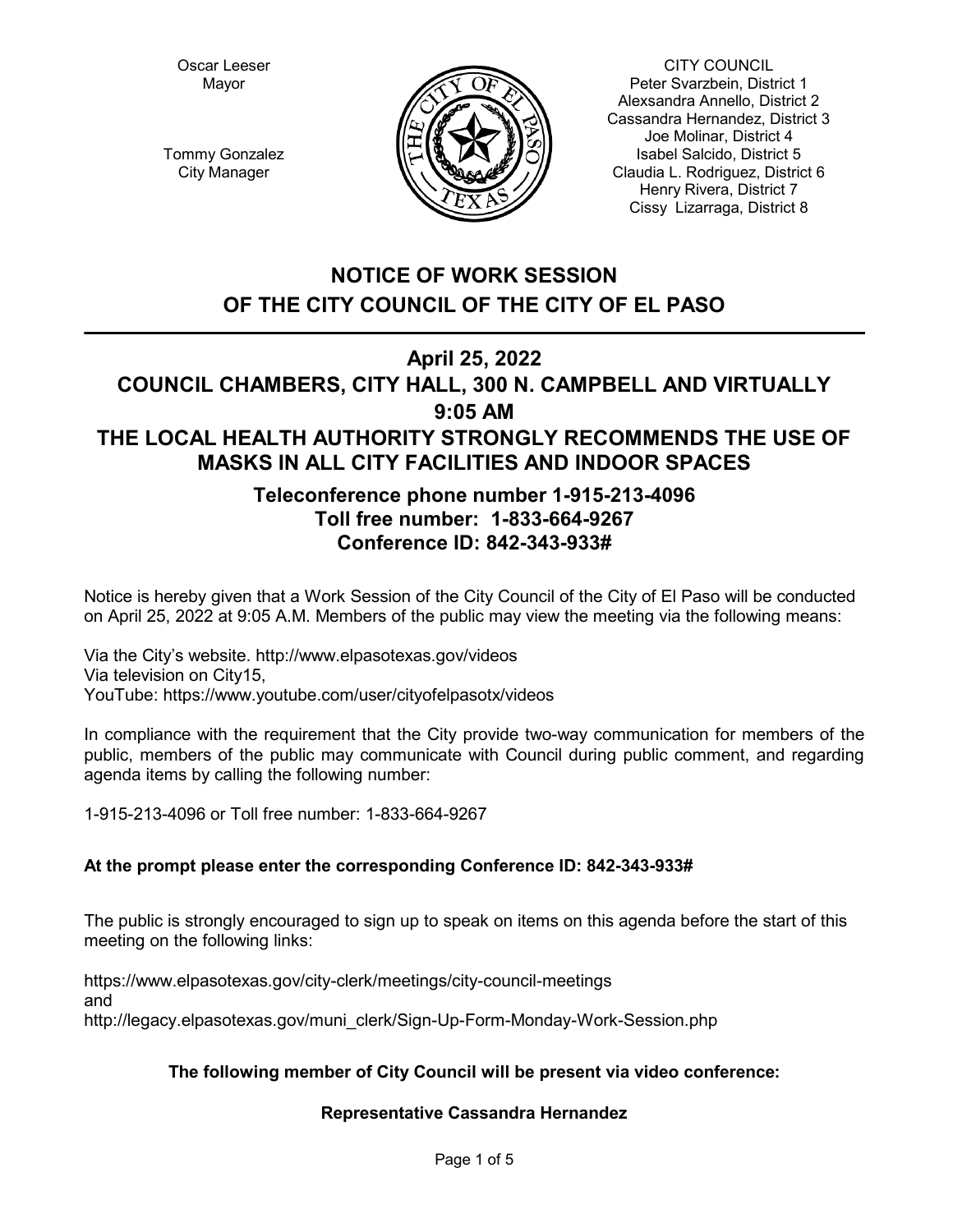## **A quorum of City Council must participate in the meeting.**

## **AGENDA**

**[22-477](http://elpasotexas.legistar.com/gateway.aspx?m=l&id=/matter.aspx?key=6941)**

- **1.** Presentation and discussion by the COVID-19 Response and Recovery Cross-Functional Team providing information on key activities, efforts, and processes.
	- 1. Overview (Tommy Gonzalez)
	- 2. City Attorney Overview (Karla Nieman)
		- a) State Disaster Declaration
		- b) Emergency Ordinances
		- c) Greg Abbott, in his official capacity as Governor of Texas v. City of El Paso and Statewide Mask Mandate Litigation
		- d) Additional Updates
	- 3. Team Lead Report:
		- a) Health Focus (Hector Ocaranza, M.D.)
		- b) Data Analysis (David Coronado)
	- 4. City Manager Wrap-up (Tommy Gonzalez)

#### **All Districts**

City Manager's Office, Cary Westin, (915) 212-1063

**2.** Discussion and action on an Emergency Ordinance re-enacting Emergency Ordinance No. 019035 extending a Disaster Declaration due to a Public Health Emergency. **[22-443](http://elpasotexas.legistar.com/gateway.aspx?m=l&id=/matter.aspx?key=6907)**

#### **All Districts**

Fire, Chief Mario D'Agostino, (915) 212-5605

**3.** Discussion and action on an Emergency Ordinance re-enacting Emergency Ordinance No. 019036 instituting emergency measures, as re-enacted, restated and amended by Emergency Ordinance No. 019151; and further re-enacted and amended by Emergency Ordinance Nos. 019156, 019169, 019191 and 019284; penalty as provided in Section 8. **[22-445](http://elpasotexas.legistar.com/gateway.aspx?m=l&id=/matter.aspx?key=6909)**

#### **All Districts**

Fire, Chief Mario D'Agostino, (915) 212-5605

**4.** Discussion and action on an Emergency Ordinance re-enacting Emergency Ordinance No. 019241; allowing temporary uses on the public right of way and private property by suspending various city ordinances; penalty as provided in Section 6. **[22-475](http://elpasotexas.legistar.com/gateway.aspx?m=l&id=/matter.aspx?key=6939)**

#### **All Districts**

Capital Improvement Department, Sam Rodriguez, (915) 212-0065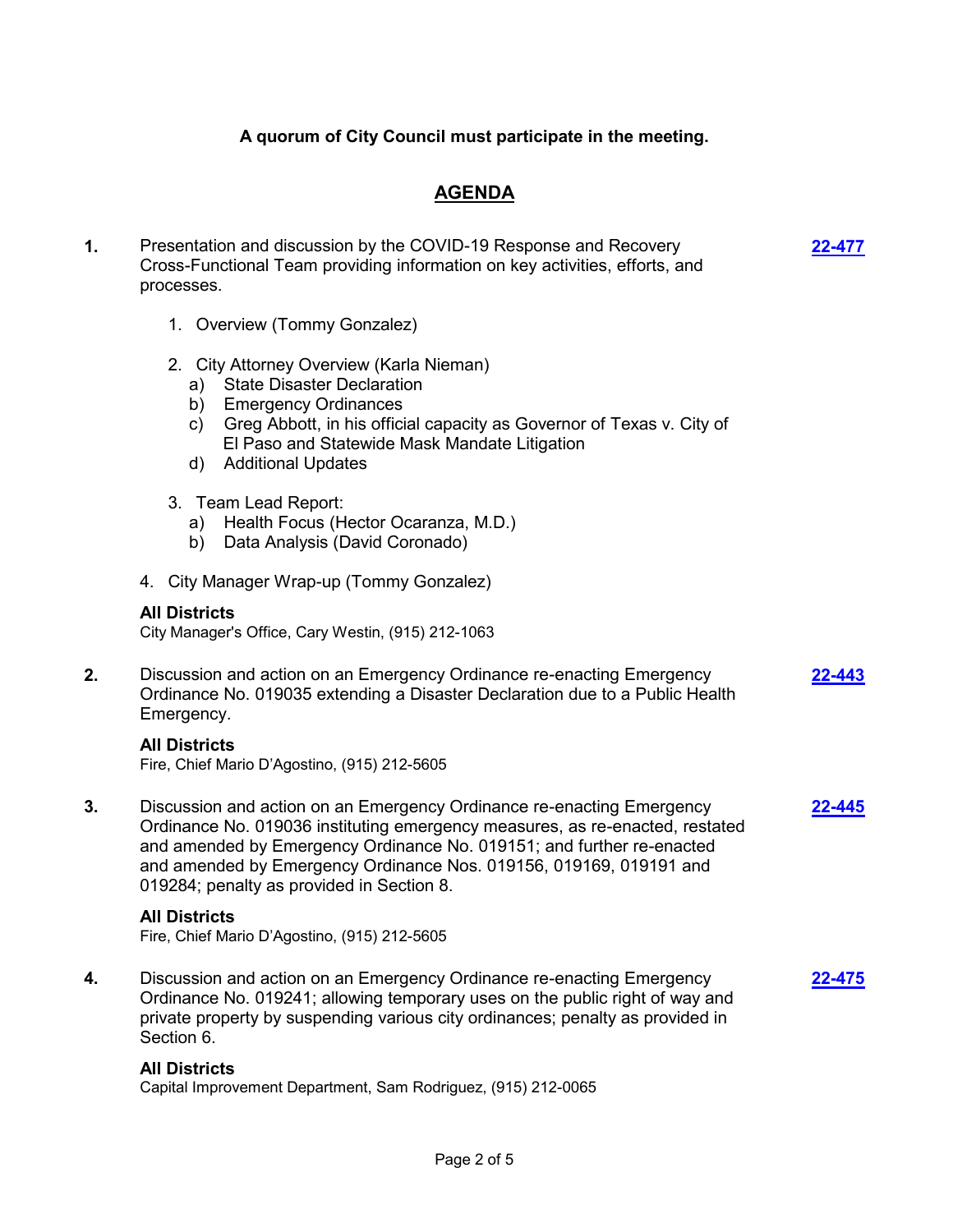- **5.** For Notation Only: Formal Report of the Financial Oversight and Audit Committee meeting held on April 18, 2022.
	- 1. Discussion and Action on External Audit Results for Fiscal Year 2021
		- · Motion made by Representative Hernandez, seconded by Representative Salcido and approved by Representative Rivera, Representative Hernandez and Representative Salcido to accept the External Audit Results for Fiscal Year 2021.
	- 2. Discussion and Action on New Post-Issuance Compliance Policy · Motion made by Representative Salcido, seconded by Representative Hernandez and approved by Representative Rivera, Representative Hernandez and Representative Salcido to approve the New Post-Issuance Compliance Policy.
	- 3. Discussion and Action on Budget Policies Amendments
		- · Motion made by Representative Salcido, seconded by Representative Hernandez and approved by Representative Rivera, Representative Hernandez and Representative Salcido to approve Budget Policies Amendments.
	- 4. Discussion and Action on FY 2021-2022 Audit Plan 2nd Quarter Updates
		- · Motion made by Representative Salcido, seconded by Representative Hernandez and approved by Representative Rivera, Representative Hernandez and Representative Salcido to accept the 2nd Quarter Update.
	- 5. Discussion on Client Surveys.

#### **All Districts**

Members of the City Council, Representative Henry Rivera, (915) 212-0007

**6.** Discussion with the Veterans Affairs Advisory Committee to update council on the status of Homelessness, Employment, and Marketing / Outreach for the El Paso Veteran and Military community. **[22-448](http://elpasotexas.legistar.com/gateway.aspx?m=l&id=/matter.aspx?key=6912)**

#### **All Districts**

Airport, Sam Rodriguez, (915) 212-7301 Airport, Paul Albright, (915) 212-1654

**7.** Provide a quarterly presentation to council to share information about the utility, including updates on the water supply, improvements to the stormwater system, the recent implementation of a new customer information system and the results of this year's customer survey. **[22-473](http://elpasotexas.legistar.com/gateway.aspx?m=l&id=/matter.aspx?key=6937)**

#### **All Districts**

El Paso Water, John Balliew, (915) 594-5501

- **8.** Presentation and discussion providing a report from the following Goal Team: **[22-483](http://elpasotexas.legistar.com/gateway.aspx?m=l&id=/matter.aspx?key=6947)**
	- 1. Vision Block: Exceptional Recreational, Cultural and Educational **Opportunities** a) Goal 4 (Quality of Life)

Ben Fyffe, Managing Director, Cultural Affairs and Recreation

#### **All Districts**

City Manager's Office, Juliana Baldwin-Munoz, (915) 212-1204

**[22-488](http://elpasotexas.legistar.com/gateway.aspx?m=l&id=/matter.aspx?key=6952)**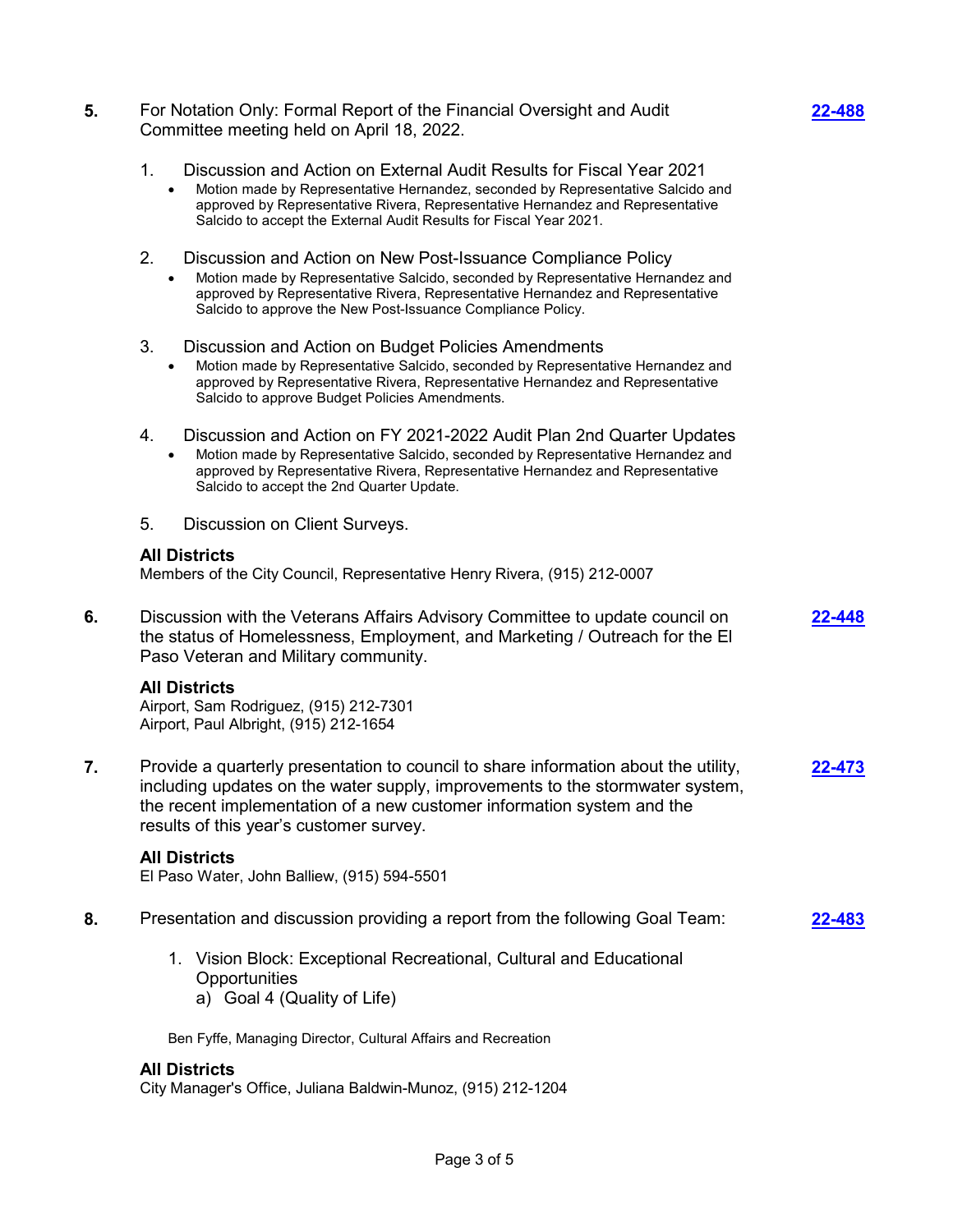**9.** Discussion and action on a Resolution adopting a districting plan which establishes new Council representative district boundaries based on the 2020 U.S. Census data, to become effective immediately, and dissolving the Districting Commission, as they have completed their duties in the redistricting process per City Charter.

#### **All Districts**

Economic and International Development, Karina Brasgalla, (915) 212-1570 Planning and Inspections, Philip Etiwe, (915) 212-1553

## **EXECUTIVE SESSION**

## **The following member of City Council will be present via video conference:**

### **Representative Cassandra Hernandez**

The City Council of the City of El Paso may retire into EXECUTIVE SESSION pursuant to Section 3.5A of the El Paso City Charter and the Texas Government Code, Chapter 551, Subchapter D, to discuss any of the following: (The items listed below are matters of the sort routinely discussed in Executive Session, but the City Council of the City of El Paso may move to Executive Session any of the items on this agenda, consistent with the terms of the Open Meetings Act and the Rules of City Council.) The City Council will return to open session to take any final action and may also, at any time during the meeting, bring forward any of the following items for public discussion, as appropriate.

| Section 551.071 | CONSULTATION WITH ATTORNEY                                         |
|-----------------|--------------------------------------------------------------------|
| Section 551.072 | DELIBERATION REGARDING REAL PROPERTY                               |
| Section 551.073 | DELIBERATION REGARDING PROSPECTIVE GIFTS                           |
| Section 551.074 | PERSONNEL MATTERS                                                  |
| Section 551.076 | DELIBERATION REGARDING SECURITY DEVICES OR SECURITY AUDITS         |
| Section 551.087 | DELIBERATION REGARDING ECONOMIC DEVELOPMENT NEGOTIATIONS           |
| Section 551.089 | DELIBERATION REGARDING SECURITY DEVICES OR SECURITY AUDITS: CLOSED |
|                 | <b>MEETING</b>                                                     |

### **Goal 6: Set the Standard for Sound Governance and Fiscal Management**

### **Discussion and action on the following:**

| EX1.        | Albert Lopez and Lexby Lopez v. City of El Paso. Matter No. 17-1036-1318<br>(551.071)                                          | 22-478 |
|-------------|--------------------------------------------------------------------------------------------------------------------------------|--------|
|             | City Attorney's Office, Ayana Estrada, (915) 212-0033                                                                          |        |
| EX2.        | Purchase, lease, exchange of real property located near Central El Paso,<br>Texas. Matter No. 22-1004-1358 (551.072)           | 22-479 |
|             | Capital Improvement Department, Sam Rodriguez, (915) 212-0065                                                                  |        |
| <b>EX3.</b> | Economic Incentives for a Business Services Company to be located in the City<br>of El Paso. Matter No. 22-1007-2888 (551.087) | 22-480 |

**[22-487](http://elpasotexas.legistar.com/gateway.aspx?m=l&id=/matter.aspx?key=6951)**